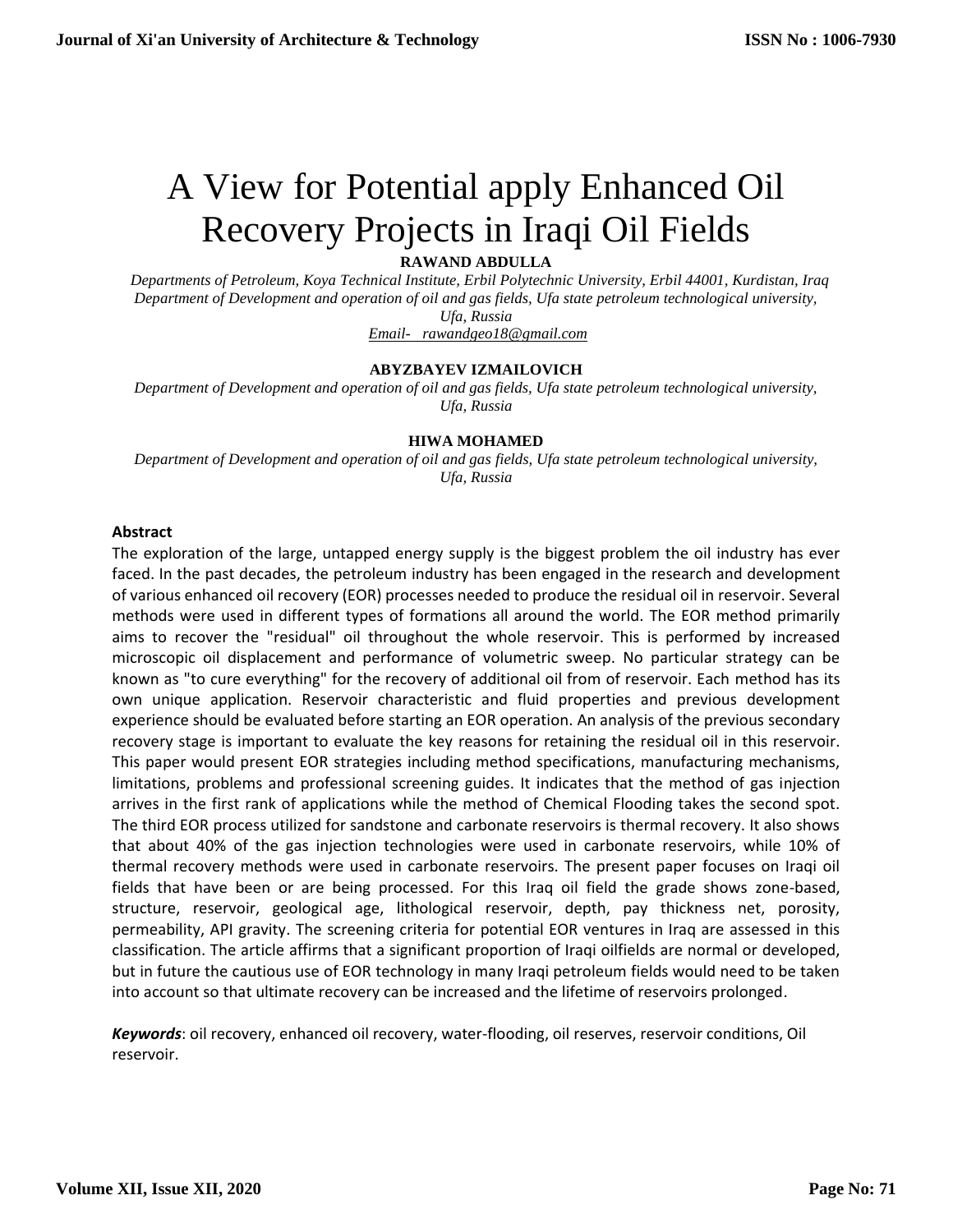#### **1. Introduction**

Oil production declined due to oil field problems. However, oil demand continues to rise year after year Because of economic prosperity. Therefore, techniques must be utilized to improve oil production and solve problems in fields.

The renewable generation reservoir energy cannot normally be improved by primary processes to generate more than 40% of the current initial oil. As these energies are exhausted, techniques for chemical flooding or gas injection can be applied during the secondary recovery of the reservoirs Process for the control of the reservoir energy.

In general, waterflood means injecting water into the reservoir through a well (injector). The water is pushed into the pores to pump the oil into the generating wells. The amount of water in the extracted fluids rises slowly until the expense of water collection and disposal reaches oil output revenue. At this point, maintaining the project is not profitable and the waterflood is halted. Some wells remain commercially viable with water cut down to 99%2. Other secondary methods of recovery involve CO2 inundation and injection of hydrocarbon gas involving a close supply of cheap gas in adequate amount. As secondary recovery techniques have entered the stage of non-economic operation, tertiary recovery (EOR) is becoming the next strategic technique for the production of oil and gas reserves.

The operation of the EOR relies on the oil characteristics. EOR refers to the techniques for light oils after primary and secondary recovery which includes surfactant flooding, polymer flooding, miscible push, and even thermal methods. For heavy oils, EOR means techniques that involve injection of steam and in-situ combustion after primary recovery. Using improved oil recovery strategies, the economic benefit of established hydrocarbon areas can be maximized by growing oil recovery and expanding field existence. It may be challenging to classify related ventures in either area because of the vast number of EOR approaches and variations of reservoirs to be addressed.

Because oil production through the EOR process is complicated, dangerous and involves huge costs of capital, it is necessary to choose the EOR system properly for a certain reservoir in order to achieve an effective and viable project. The most challenging question confronting reservoir engineers and specialists is how to pick the right approach for increasing oil output on the basis of technological and economic factors. To accomplish this task, several variables such as depth of reservoir, area of reservoir, temperature of reservoir, porosity, permeability, oil gravity, and oil viscosity must be carefully analyzed as well as how these factors will influence each other.

In the past two decades, different EOR methods have been used. The world's most common gas injection (CO2, N2, and hydrocarbon gas) includes more than 51 % of EOR projects. The second phrase is thermal recovery with more than 41% of the EOR programs. Due to the high expense demanded by this process, chemical flooding is the third technique with more than 8 percent of EOR projects. Figure . (1) .shows the percentage of Enhanced Oil Recovery projects.



Figure. 1. Enhanced Oil Recovery projects percentages .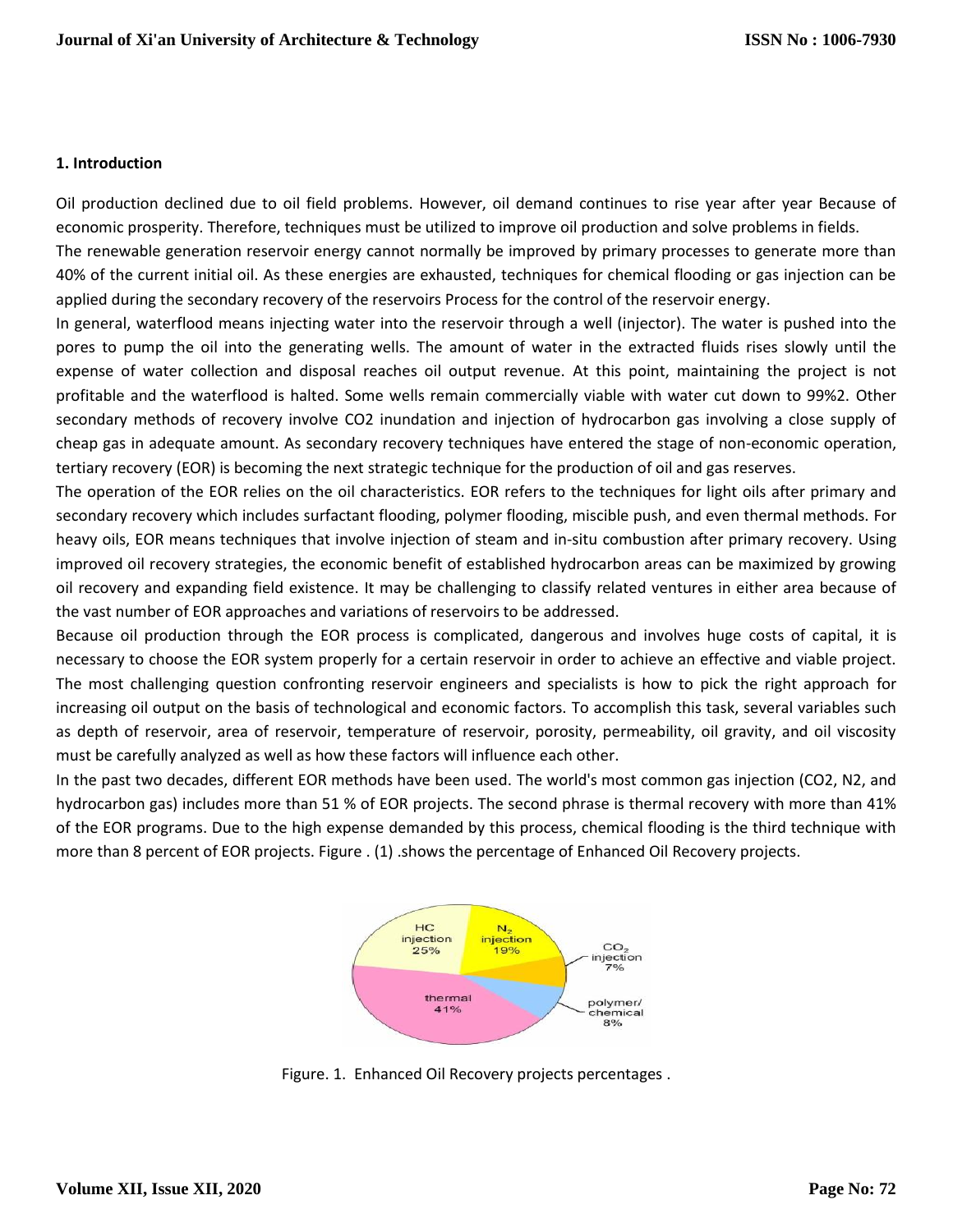### **2. Enhanced oil recovery methods currently applied in Iraq**

#### **2.1. Gas Injection**

The gas injection method is used to improve the recovery from light, condensate and volatile reservoirs. Carbon floods require the injection of miscible or immiscible gas into reservoirs. The interface tension between the two fluids (oil and gas) is therefore very low, resulting in a very effective microscopic shifting operation. The hydrocarbon gas can be the displacement fluid Initial contact oil mixes. Miscibility in the case of LPG slug or solvent floods, enriched (condensing) gas and high-pressure (vaporizing) gas drives is reached at different pressures. Oil displacement by propane or LPG is miscible in all proportions at first contact. For high-pressure gas (i.e. CO2 or nitrogen), oil displacement typically happens through multiple contacts. The focus has been moving in recent years to less precious non-hydrocarbon gasses such as CO2, nitrogen and flue gasses. Miscible flooding after thermal recovery adds the most to the various methods of Enhanced Oil Recovery. Screening of recovery parameters for gas injection (hydrocarbon and non- hydrocarbon gas) methods is seen briefly in Table 1. Fig. 1,2 Shows the CO2 injection and hydrocarbon gas injection.

|                          |                  | Oil properties           |                            | Reservoir characteristic |                                     |                                  |               |               |                       |  |  |
|--------------------------|------------------|--------------------------|----------------------------|--------------------------|-------------------------------------|----------------------------------|---------------|---------------|-----------------------|--|--|
| <b>EOR</b>               | Gravity<br>(API) | <b>Viscosity</b><br>(Cp) | composition                | Oil<br>saturation        | Formation<br>type                   | <b>Net</b><br>thickness<br>(Ft)  | Perm.<br>(md) | Depth<br>(Ft) | Tem.<br>$(^{\circ}F)$ |  |  |
| CO <sub>2</sub>          | $>22-36$         | $< 10 - 1.5$             | High % of<br>$c5$ to $c12$ | $>35-70$                 | Sandstone<br>$\ddot{}$<br>carbonate | Wide<br>range                    | <b>NC</b>     | >2500         | <b>NC</b>             |  |  |
| Nitrogen and<br>flue gas | $>23-41$         | $< 0.4 - 0.2$            | High% of<br>$c1$ to $c7$   | $>40-75$                 | Sandstone<br>$\pm$<br>carbonate     | <b>Thin</b><br>unless<br>dipping | <b>NC</b>     | >6000         | <b>NC</b>             |  |  |
| Immiscible<br>gases      | $>12$            | < 600                    | <b>NC</b>                  | $>35-70$                 |                                     | Good<br>vertical                 | <b>NC</b>     | >1800         | <b>NC</b>             |  |  |
| hydrocarbon<br>gas       | $>23-41$         | $<$ 3-0.5                | High % of<br>$c2$ to $c7$  | $>30-80$                 | Sandstone<br>$\div$<br>carbonate    | <b>Thin</b><br>unless<br>dipping | NC            | >4000         | <b>NC</b>             |  |  |

Table.1. proper parameters to apply gas injection project (NIOC)



Figure.1. CO2 injection (Advanced CERT Canada Inc)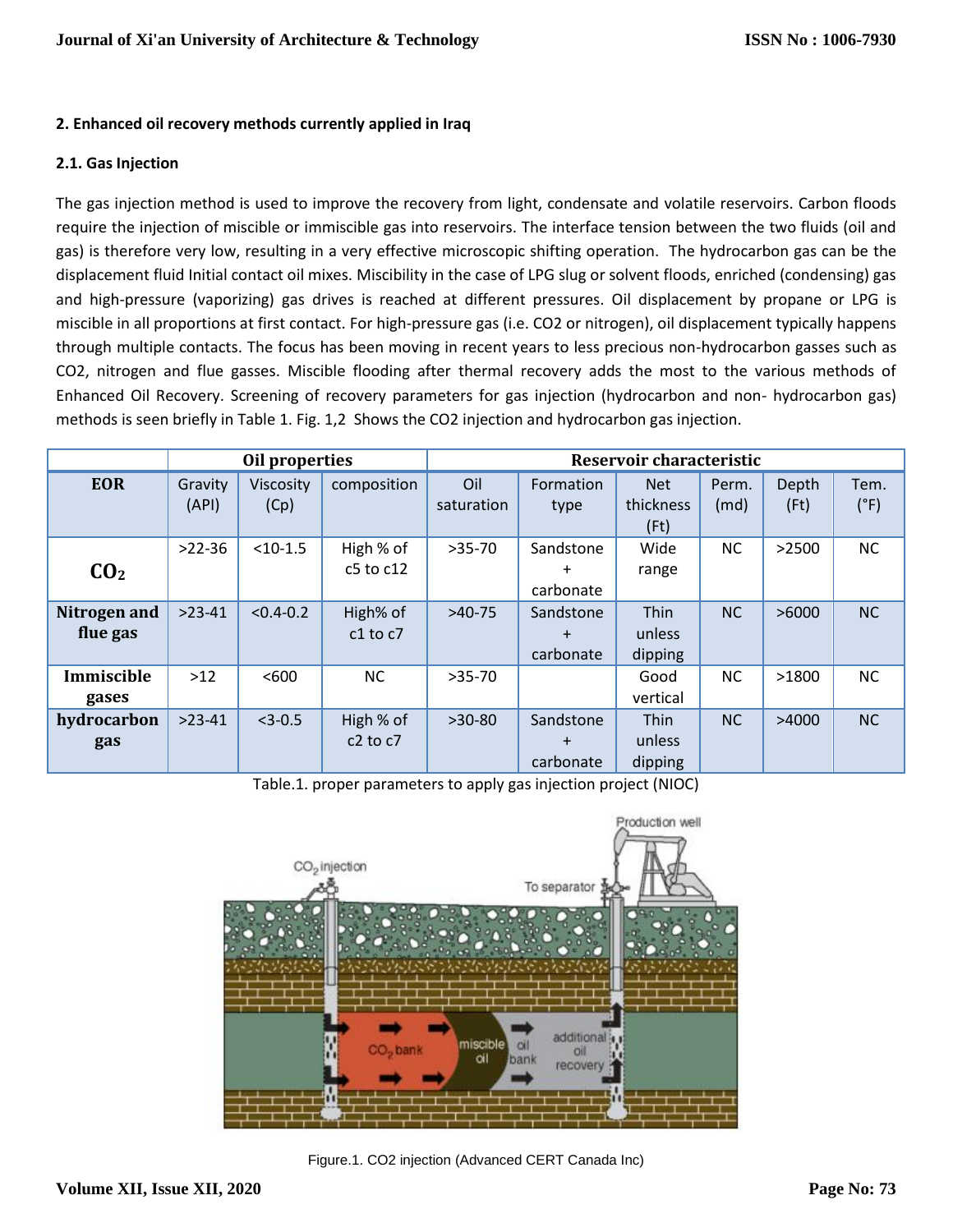

Figure.2.hydrocarbon gas injection *(Advanced CERT Canada Inc.)*

Gas injection studies have been carried out as early to evaluate enhanced oil recovery in Iraq. It is indicated in the table. 2 the oil fields to which it was applied gas injection method for the enhanced oil recovery.

| Oil field  | <b>Reservoir</b> | Age                | <b>Reservoir</b><br>lithology | Depth<br>(m) | Por.<br>$(\%)$ | Perm.<br>(md)  | <b>API</b> | $S\%$ | <b>EOR</b>    |
|------------|------------------|--------------------|-------------------------------|--------------|----------------|----------------|------------|-------|---------------|
| Chia.surkh | Fatha<br>Jeribe  | Miocene<br>Miocene | Carbonate<br>carbonate        | 1010<br>1720 | 20<br>18       | $---$<br>$---$ | 41<br>43   | 0.58  | Gas Injection |
|            |                  |                    |                               |              |                |                |            | 0.67  |               |
|            | Jeribe           | Miocene            | Carbonate                     | 1554         | 20             | 4              | 40.5       | 1.2   |               |
| Jumber     | Euph/serik       | Miocene            | carbonate                     | 1586         | 30             | 40             | 40.6       | 1.3   | Gas Injection |
|            | Shiranish        | Camp-masat.        | carbonate                     | 2082         | ---            | ---            | ---        | ---   |               |
|            | Jeribe           | Miocene            | carbonate                     | 1457         | $---$          | ---            | 48         | 2.2   |               |
| Jaria pika | Dhiban           | Miocene            | carbonate                     | 1509         | ---            | $---$          | 52         | 0.1   | Gas Injection |
|            | Euphrates        | Miocene            | carbonate                     | 1626         | $---$          | ---            | 52         | 0.1   |               |
|            | serikagni        | Miocene            | carbonate                     | 1651         | $---$          | ---            | 52         | 0.1   |               |
|            | jeribe           | Miocene            | Carbonate                     | 2236         | 17.4           | 0.29           | 26         | 2.9   |               |
| Judaida    | <b>Dhiban</b>    | Miocene            | Carbonate                     | 2286         | 16.9           | 21.1           | 25         | ---   | Gas injection |
|            | Euphrates        | Miocene            | Carbonate                     | 2385         | 18.5           | 7.8            | 24.9       | ---   |               |
|            | Kirkuk groub     | Oligocene          | Carbonate                     | 2445         | 17.8           | 36.5           | 25         | 4.18  |               |
|            | kometan          | turonian           | carbonate                     | 3247         | 8.9            | 0.04           | 18         | ---   |               |
|            | Jeribe           | Miocene            | Carbonate                     | 2063         | 20             | 146            | 37         | 2.08  |               |
| khabaz     | Kirkuk groub     | Oligocene          | carbonate                     | 2111         | 15             | 740            | 37         | 1.5   | Gas injection |
|            | Mauddud          | Albian             | carbonate                     | 2753         | 12             | 25             | 29         | 2.05  |               |
|            | shuaiba          | Aptian             | carbonate                     | 3045         | 8              | 83             | 39         | 2     |               |

Table.2.gas injection activities of the Oil fields Iraq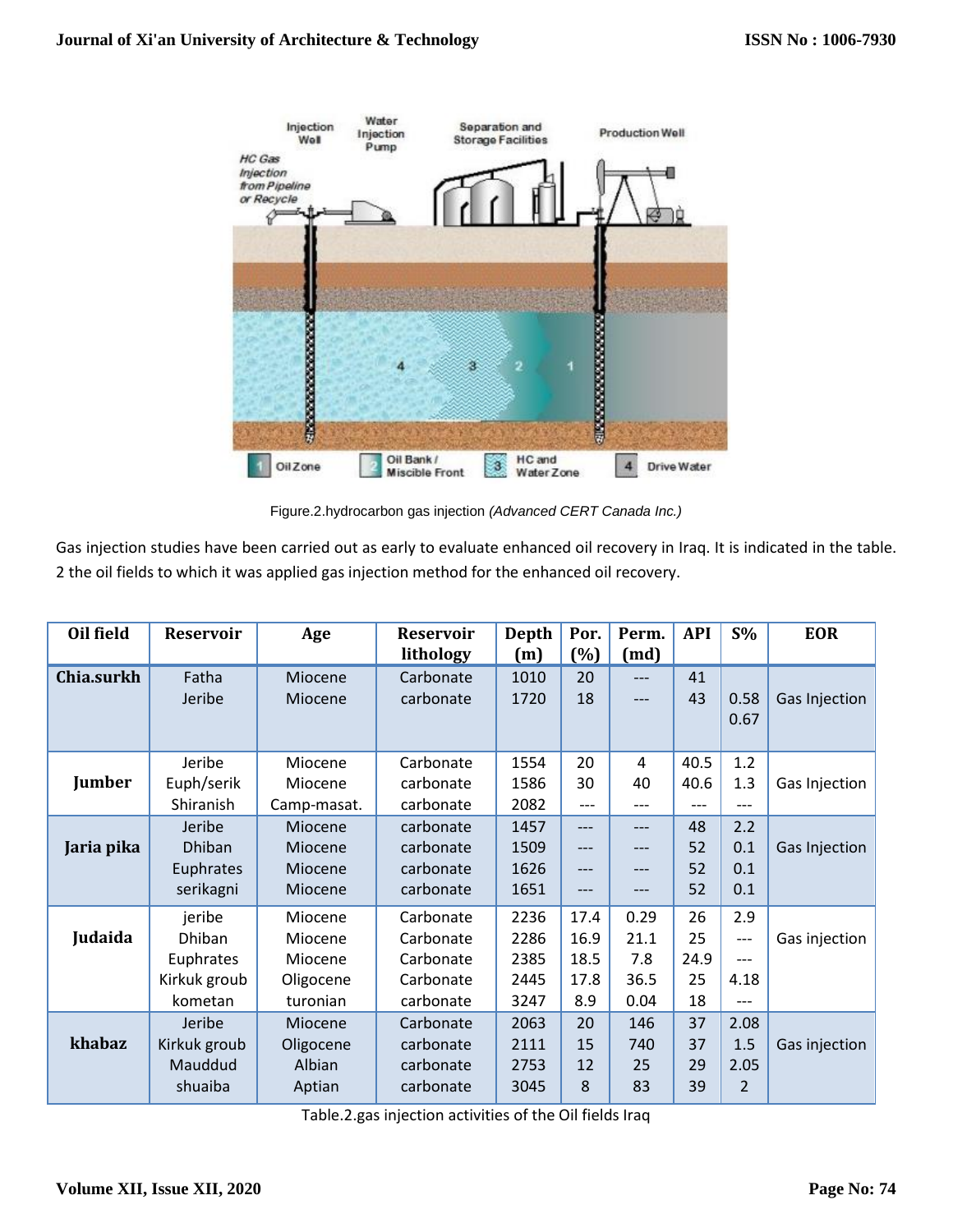### **2.2. Chemical Flooding**

Chemical flooding is the second most significant of all EOR development projects. It was used for both carbonate and sandstone formations. The 1980s were deemed the best period (peak) for the recovery of oil from chemical floods. These processes involve optimal conditions for water injection, since they are waterflood modifications. Chemical flooding refers to oils that are more viscous than gas-injection appropriate oils, but less viscous than oils that can be extracted through thermal processes. Reservoirs are suitable, with medium permeability. The appearance of a gas cap is not attractive, since the cap is re-saturated with energy. Formations with large clay content are unacceptable, since the clays improve adsorption of the chemicals inserted.

In the chemical flooding three types of chemicals were included. Polymer Group is the most commonly used form for various research sites where the quality of sweeping is significantly enhanced. The group of surfactants is the second class of chemicals used in formulations where the interfacial tension between oil and water is urgently required. Mixed polymer and surfactant (SP) solutions are widely used, also called micellar flooding or micro-emulsion flooding. The third form of chemical flooding is the Caustic solutions community, also known as the alkaline solutions group [5]. A polymersurfactant-alkaline mixture (PSC) can be used. The technical guides for the screening process of the chemical flooding show in table.3.

|                                      |                         | Oil properties                          |                                                | Reservoir characteristic        |                                                              |                                 |               |                    |                       |  |
|--------------------------------------|-------------------------|-----------------------------------------|------------------------------------------------|---------------------------------|--------------------------------------------------------------|---------------------------------|---------------|--------------------|-----------------------|--|
| <b>EOR</b>                           | Gravity<br>(API)        | Viscosity<br>(Cp)                       | composition                                    | Oil<br>saturation               | Formation<br>type                                            | <b>Net</b><br>thickness<br>(FT) | Perm.<br>(md) | Depth<br>(Ft)      | Tem.<br>$(^{\circ}F)$ |  |
| Polymer<br><b>Flooding</b>           | > 25                    | < 150<br>(rather<br>between<br>$10-100$ | Not critical                                   | $> 10 %$ PV<br>mobile oil       | Sandstone<br>preferred<br>but can be<br>used in<br>carbonate | Not<br>critical                 | $>10$         | 9000<br>$\,<\,$    | < 200                 |  |
| <b>Surfactant</b><br><b>Flooding</b> | > 25                    | < 30                                    | Light to<br>intermediat<br>es are<br>desirable | > 30 % PV                       | Sandstone<br>preferred                                       | >10                             | > 20          | < 8,000            | < 175                 |  |
| Caustic<br><b>Flooding</b>           | $13^\circ$ -35 $^\circ$ | < 200                                   | Some<br>organic<br>acids<br>required           | Above<br>waterflood<br>residual | Sandstones<br>preferred                                      | Not<br>critical                 | $>20$         | 9,000<br>$\langle$ | < 200                 |  |

Table. 3. Proper parameters to apply Chemical Flooding project (NIOC)

A method has been applied in oil fields according to screening required Oil properties and Reservoir characteristic. It is indicated in the table. 4 the oil fields to which it was applied chemical injection method for the enhanced oil recovery. Fig. 3 Shows the Polymer injection.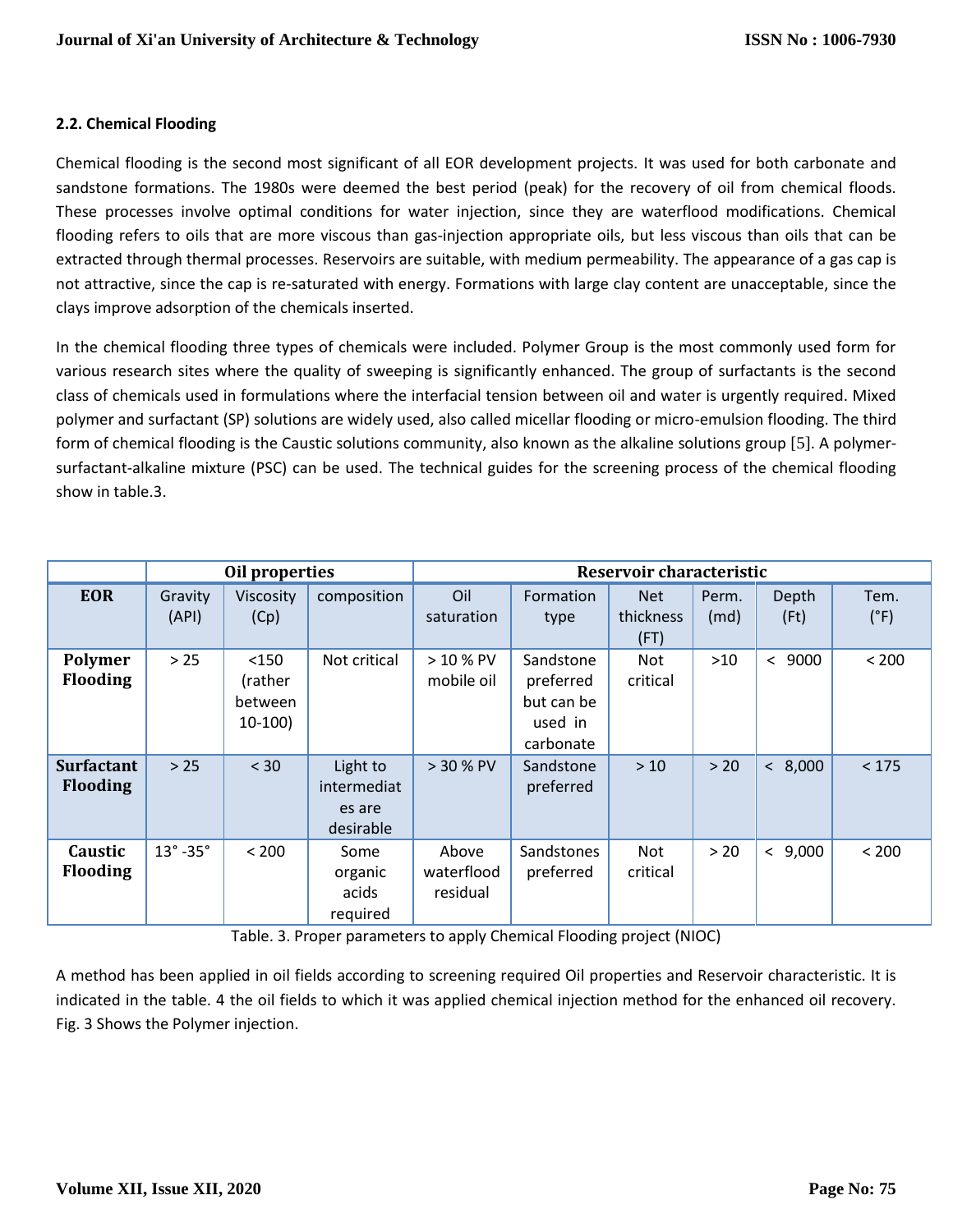| Oil field                | <b>Reservoir</b>                                                                                | Age                                                                                                         | <b>Reservoir</b><br>lithology                                                                                     | <b>Depth</b><br>(m)                                                                 | Por.<br>(%)                                       | Perm.<br>(md)            | <b>API</b>                                         | <b>S%</b>                  | <b>EOR</b>           |
|--------------------------|-------------------------------------------------------------------------------------------------|-------------------------------------------------------------------------------------------------------------|-------------------------------------------------------------------------------------------------------------------|-------------------------------------------------------------------------------------|---------------------------------------------------|--------------------------|----------------------------------------------------|----------------------------|----------------------|
| <b>Abu-Ghirab N</b>      | Kirkuk Group<br>Mishrif<br>Mauddud                                                              | Oligocene<br>Cen-Tru<br>Albian                                                                              | carbonate<br>carbonate<br>carbonate                                                                               | 3014<br>3797<br>4258                                                                | 18<br>12<br>13                                    | 400<br>93<br>5.6         | 24<br>24.9<br>26                                   | 3.93<br>3.6                | Polymer<br>flooding  |
| Ain zalah                | Shiranish<br>Mushorah<br>Mauddud                                                                | Camp-maast<br>Senonian<br>Albian                                                                            | carbonate<br>carbonate<br>carbonate                                                                               | 1607<br>2231<br>3438                                                                | 3<br>18<br>18                                     | Fr.re                    | 31.5<br>31.4<br>31.4                               | 2.6<br>2.7<br>2.7          | Polymer<br>flooding  |
| <b>Butmah East</b>       | Shiranish<br>Kurra chine                                                                        | Camp-maast<br><b>U</b> Triassic                                                                             | carbonate<br>carbonate                                                                                            | 1277<br>2981                                                                        | 3                                                 | Fr.re                    | 29.3<br>36.2                                       | 2.6<br>1.08                | Polymer<br>flooding  |
| <b>Butmah west</b>       | Kurra chine<br>Geli khana                                                                       | U Triassic<br>M triassic                                                                                    | carbonate<br>carbonate                                                                                            | 2790<br>3775                                                                        | $---$<br>$---$                                    | $---$<br>---             | 35<br>34                                           | 1.2<br>0.04                | Chemical<br>flooding |
| khurmala                 | Kirkuk groub<br>Mauddud<br>shuaiba                                                              | Oligocene<br>Albian<br>Aptian                                                                               | carbonate<br>carbonate<br>carbonate                                                                               | 815<br>1771<br>2031                                                                 |                                                   | 150<br>---               | 34<br>38<br>29                                     | 10.5<br>1.95<br>$---$      | Chemical<br>flooding |
| <b>Ahdab North</b>       | Tanuma<br>Khasib<br>Mishrif<br>Rumaila<br>Mauddud<br>Nahr Umr<br>Shuaiba                        | Senonian<br>Turonian<br>Cenomanian<br>Cenomanian<br>Albian<br>Albian<br>Aptian                              | carbonate<br>carbonate<br>carbonate<br>carbonate<br>carbonate<br>carbonate<br>carbonate                           | 2542<br>2595<br>2700<br>2806<br>3080<br>3385<br>3482                                | 23<br>22.5<br>14.8<br>192<br>16.7                 | 80<br>63<br>63<br>0.7    | 5<br>25<br>25<br>24<br>22<br>22<br>22              | ---                        | Polymer<br>flooding  |
| <b>Buzurgan</b>          | Jeribe                                                                                          | Miocene                                                                                                     | carbonate                                                                                                         | 2850                                                                                | 20                                                | 15                       | 31                                                 | ---                        | Chemical<br>flooding |
| <b>Buzurgan</b><br>south | Kirkuk groub<br>mishrif                                                                         | Oligocene<br>Cenomanian                                                                                     | carbonate<br>carbonate                                                                                            | 2864<br>3733                                                                        | 24<br>16                                          | 20<br>47                 | 25<br>23                                           | ---<br>3.9                 | Polymer              |
| <b>EB Diyala</b>         | khasib<br>Mishrif<br>Nahr umr<br>zubair                                                         | Turonian<br>Cenomanian<br>Albian<br>L cretaceous                                                            | carbonate<br>carbonate<br>Sandstone<br>Sandstone                                                                  | 2432<br>2590<br>3213<br>3408                                                        | 30<br>15<br>20<br>20                              | $---$                    | 21<br>19<br>32<br>27                               | 3.81<br>3.76<br>1.3<br>1.5 | Chemical<br>flooding |
| Halfaya                  | Jeribe<br>Euphrates<br>Kirkuk<br>GrouSadi<br>Tanuma<br>Khasib<br>Mishrif<br>Nahar Umr<br>Yamama | Miocene<br>Miocene<br>Oligocene<br>Senonian<br>Senonian<br>Turonian<br>Cenomanian<br>Albian<br>L Cretaceous | carbonate<br>carbonate<br>carbonate<br>carbonate<br>carbonate<br>carbonate<br>carbonate<br>carbonate<br>carbonate | 1902<br>$\qquad \qquad - -$<br>1913<br>2608<br>2733<br>2748<br>2833<br>3505<br>4369 | 18<br>20<br>24<br>18<br>16<br>16<br>17<br>18<br>9 | ---<br>---<br>---<br>--- | 22<br>22<br>22<br>26<br>26<br>21<br>20<br>31<br>27 | 4.7<br>2.12<br>$---$       | Chemical<br>flooding |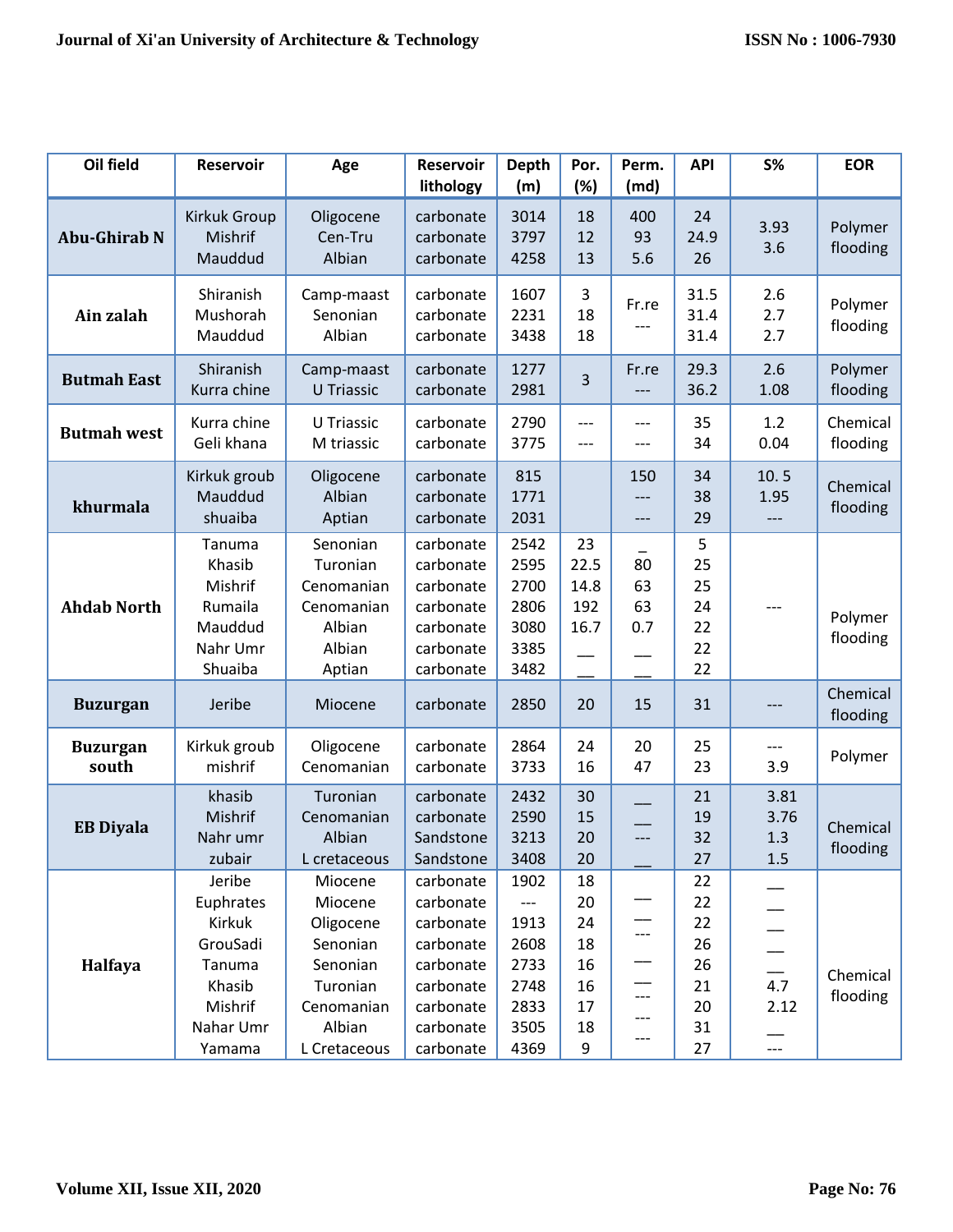| Huwaiza       | Hartha<br>Sadi<br>KhasMishrif<br>Nahr<br>UmZubair<br>Yamama | Camp-maast<br>Senonian<br>Turonian<br>Cenomanian<br>Albian<br>L Cretaceous<br>L Cretaceous | carbonate<br>carbonate<br>carbonate<br>carbonate<br>Sandstone<br>Sandstone<br>carbonate | 2912<br>2966<br>3078<br>3145<br>3721<br>4095 | ---<br>---<br>--- |     | 26<br>26<br>20<br>20<br>20<br>---<br>--- |       | Polymer<br>flooding |
|---------------|-------------------------------------------------------------|--------------------------------------------------------------------------------------------|-----------------------------------------------------------------------------------------|----------------------------------------------|-------------------|-----|------------------------------------------|-------|---------------------|
| <b>Kumait</b> | Mishrif                                                     | Cenomanian                                                                                 | carbonate                                                                               | 3049                                         | 11.3              | --- | 23                                       | 3.9   | Chemical            |
|               | Nahr Umr                                                    | Albian                                                                                     | carbonate                                                                               | 3645                                         | 18.5              | --- | 30                                       | 22.9  | flooding            |
| Luhais        | Nahr Umr                                                    | Albian                                                                                     | carbonate                                                                               | 2482                                         | ---               | 20  | 32                                       | $---$ | Chemical            |
|               | <b>Zubair</b>                                               | L Cretaceous                                                                               | Sandstone                                                                               | 2776                                         | $---$             | 20  | 33                                       | $---$ | flooding            |
| <b>Noor</b>   | Mishrif                                                     | Cenomanian                                                                                 | carbonate                                                                               | 3308                                         | 14                | --- | 23                                       | $---$ | Chemical            |
|               | Nahr Umr                                                    | Albian                                                                                     | Sandstone                                                                               | 3947                                         | 22                | 120 | 25                                       | ---   | flooding            |

Table.4. Chemical Flooding activities of the Oil fields Iraq



Figure 3.Polymer injection (Advanced CERT Canada Inc.)

# **2.3. Thermal Recovery**

Many reservoirs contain highly viscous crude oil, which we call "heavy oil reservoirs". Attempts to extract such oil would yield very low recoveries through primary recovery or through waterflooding. This oil is either too viscous to spill, or it takes strong enough pressure to break the reservoir. Even if the oil is movable by waterflooding, low recovery is given by

#### **Volume XII, Issue XII, 2020**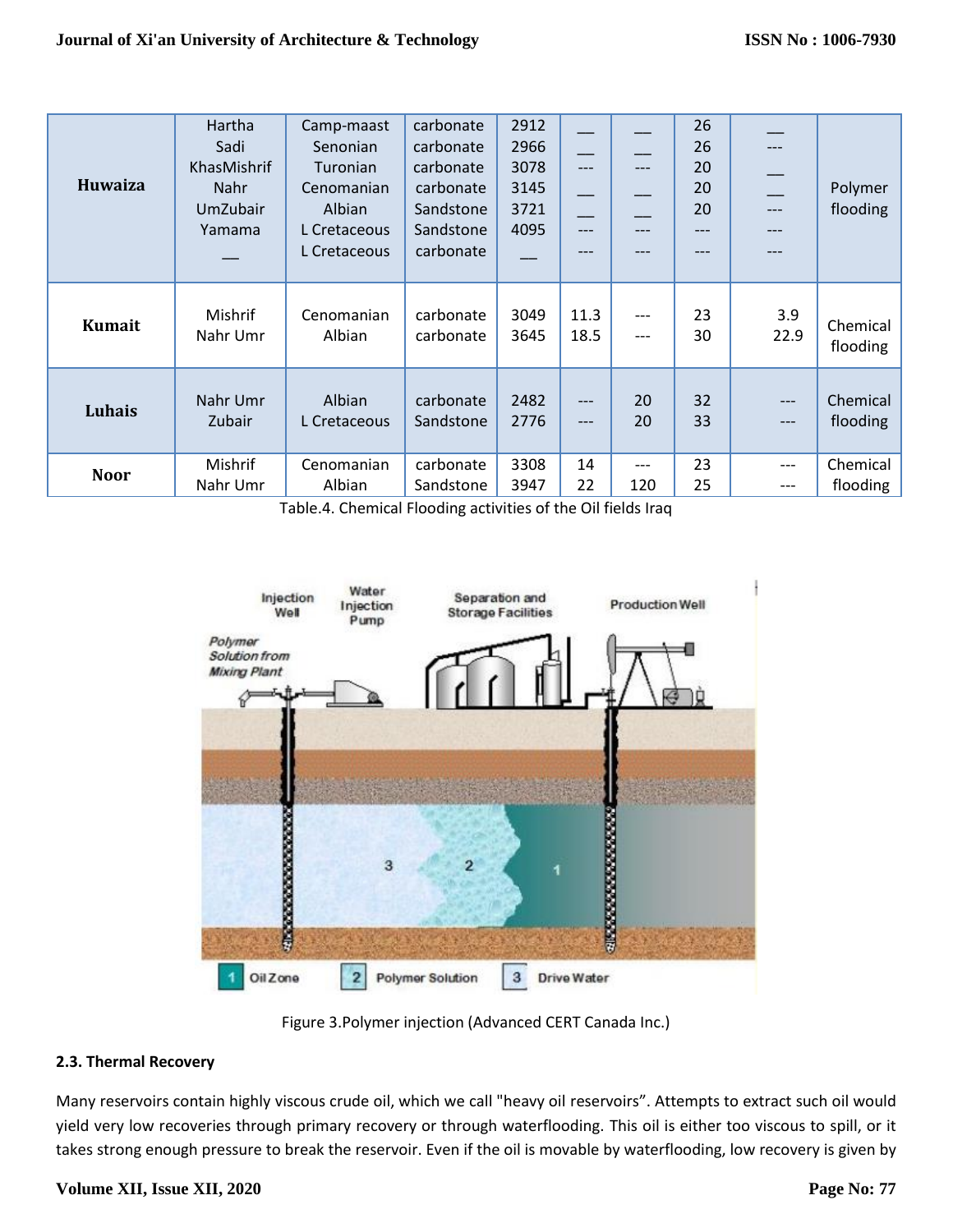the subsequent fingering induced by the unfavorable viscosity ratio. Applying heat is also the only possible alternative for such reservoirs. Thermal methods are mainly used for heavy viscous oil (10-20 API) and tar sands. Approximately 60% of the overall EOR oil supply was attributed to thermal recovery. There are two types of thermal recovery for the development of heavy oil formations: steam injection and in-situ combustion. Steam injection is a method in which the heat is supplied by steam stream to the formation. This method has three techniques: 1) Steam stimulation 2) Steam flooding, and 3) Steam assisted gravity drainage (SAGD). All three methods are used globally to extract heavy to extrastrong oil from sources of sandstone. Canada and Russia are the two areas where thermal regeneration is centered.

The oldest thermal recovery process is n-situ combustion (ISC). It was used with various achievements and defeats since the 1920s. Although many ventures have been recorded to be economically appealing, this method of recovery is seen as a high-risk operation. Fig. 3 Shows the Steam injection. The technical screening guides for the Thermal Recovery are shown in Table 5.

|                                        |                  | Oil properties    |                                                                              | Reservoir characteristic |                                                                                |                                              |               |                     |                        |  |  |
|----------------------------------------|------------------|-------------------|------------------------------------------------------------------------------|--------------------------|--------------------------------------------------------------------------------|----------------------------------------------|---------------|---------------------|------------------------|--|--|
| <b>EOR</b>                             | Gravity<br>(API) | Viscosity<br>(Cp) | composition                                                                  | Oil<br>saturation        | Formation<br>type                                                              | <b>Net</b><br>thickness<br>(f <sub>t</sub> ) | Perm.<br>(md) | Depth<br>$($ Ft $)$ | Tem.<br>$(^{0}F)$      |  |  |
| <b>Steam</b><br><b>Stimulatio</b><br>n | $8 - 25$         | $<$ 100000        | Not critical<br>but some<br>light ends<br>will help<br>steam<br>distillation | >40                      | Sand or<br>sandstone<br>with high<br>porosity and<br>permeability<br>preferred | $>20$                                        | > 200         | $<$ 5000            | Not<br>critical        |  |  |
| <b>Steam</b><br><b>Flooding</b>        | $< 25$           | > 20              | Not critical<br>but some<br>light ends<br>will help<br>steam<br>distillation | > 500                    | Sand or<br>sandstone<br>with high<br>porosity and<br>permeability<br>preferred | > 20                                         | > 200         | $300 -$<br>5,000    | <b>Not</b><br>critical |  |  |
| In-Situ<br>Combustio<br>n              | $< 40^{\circ}$   | < 1000            | Some<br>asphaltic<br>components<br>to aid coke<br>deposition                 | > 500                    | Sand or<br>sandstone<br>with high<br>porosity                                  | $>10$                                        | >100          | > 500               | >150                   |  |  |

Table 5- proper parameters to apply Thermal Recovery project (NIOC)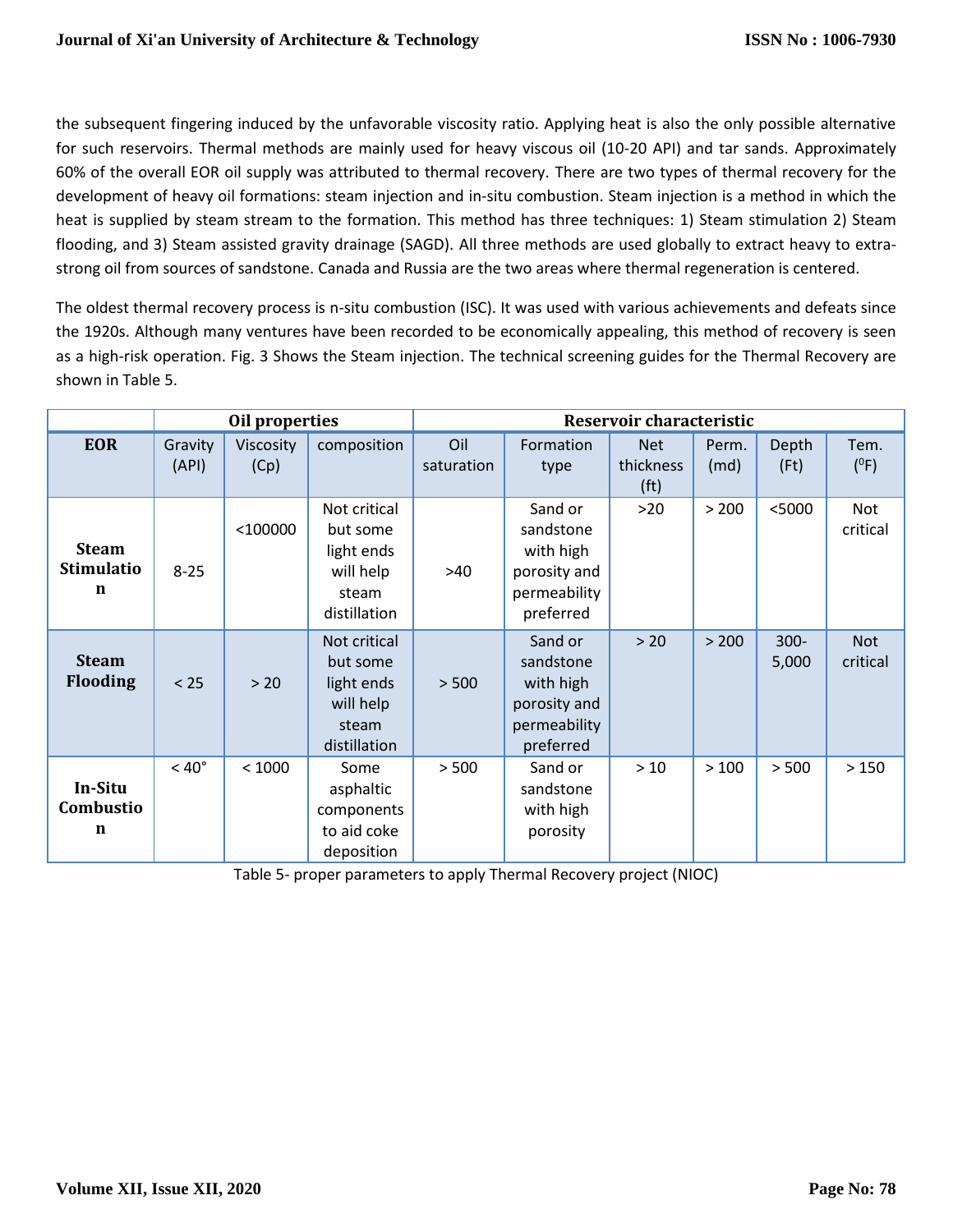

Figure 5- Steam injection (NIOC)

Table 1 shows the thermal recovery activities that have been operated in heavy oil Fields.

| Oil field  | Reservoir      | Age         | <b>Reservoir</b> | Depth | Por.   | Perm. | <b>API</b> | <b>S%</b> | <b>EOR</b> |
|------------|----------------|-------------|------------------|-------|--------|-------|------------|-----------|------------|
|            |                |             | lithology        | (m)   | $(\%)$ | Md    |            |           |            |
|            | Gercus         | M Eocene    | carbonate        | 1017  | ---    | $---$ | $---$      | 14.9      | Thermal    |
| Demir dagh | Shiranish      | Camp-maast  | carbonate        | 1567  | ---    | ---   | ---        | 22        | recovery   |
|            | Pilsener/Har.  | Senonian    | carbonate        |       | ---    | $---$ | ---        | 14.9      |            |
|            | Jeribe         | Miocene     | carbonate        | 175   | ---    | ---   | 15         | 7         |            |
| Jawan      | Euphrates      | Miocene     | carbonate        | 254   | ---    | ---   | 19         | 6.8       | Thermal    |
|            | Hartha         | Camp-masat  | carbonate        | 693   | ---    | $---$ | 20         | 5.8       | recovery   |
|            | <b>Mishrif</b> | Cenomanian  | carbonate        | 2094  | 18     | 44    | 26         | $---$     | Chemical   |
|            | Ahmadi         | Cenomanian  | carbonate        | 2324  | 23     | 9.2   | 15         | $--- - -$ | Thermal    |
| Ratawi     | Mauddud        | Albian      | carbonate        | 2458  | 18     | 10.2  | 15         | -----     | Thermal    |
|            | Nahr Umr       | Albian      | carbonate        | 2574  | 20     | 152   | 25         | $--- - -$ | Chemical   |
|            | Yamama         | L cretaceou | carbonate        | 2533  | 13     | 17.2  | 42         | 1.24      | Chemical   |

Table.6. thermal recovery activities of the Oil fields Iraq

# **3. Future application of EOR in Iraq**

In Iraq, there are still significant opportunities for improved recovery, despite various EOR projects under way. With continuing construction stages, the fields mentioned above have substantial potential EOR output and there are several smaller oil fields that currently do not have EOR growth.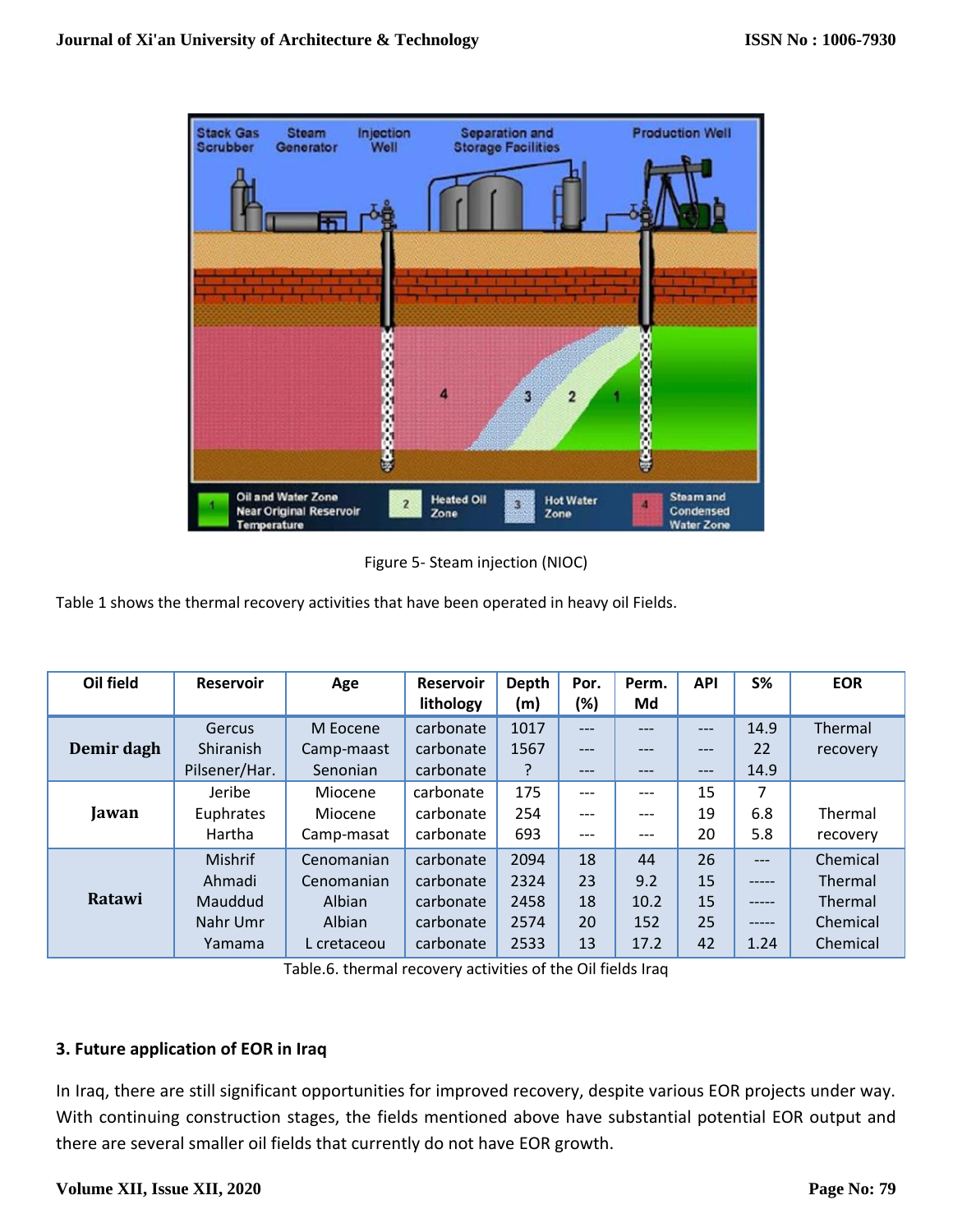It is known that the majority of Iraq's oil fields consist of carbonate rocks. Sandstone formations, however, are also present on several oil fields in Iraq. Iraqi oil is considered as moderate and light oil in which the API gravity covers the range (20-35). A few Iraqi oils are graded as heavy oil (Jeribe reservoir 15.3 API, Euphrates reservoir 15.3 API, and Hartha reservoir 17.3 API) as the oil produced from the Qaiyarah structure. At the same time, very few oils are considered light oil with an API gravity of about 40 such as the Ajeel structure oils (Fatha reservoir 41 API, Gotnia 37 API, and Sargelu 38 API). Figure .1 shows the locations for EOR activities of the fields Iraq.

Depending on the type of rock, both gas injection techniques and chemical injection processes Good candidates for improved processing of oil extraction in Iraqi oil fields. The range of permeability and the viscosity of the oil should be taken into consideration. Most Iraqi oil fields have permeability in the range from many millidarties to nearly one Darcy. The second criterion for the screening requirements of the enhanced oil recovery method in the Iraqi oil fields is naturally fractured carbonate reservoirs. In the tables 1 Shows reservoir characteristic(oil saturation, formation type , permeability ,porosity ,depth) and Oil properties (Gravity, Viscosity, composition) in Iraqi oil fields. These reservoir characteristics can be used in screening criteria for potential EOR projects. Three technical selection criteria must be considered. For the EOR projects, lithology is the first classification criteria where thermal flooding is the dominant technique for sandstone reservoirs whereas gas injection is the best candidate for carbonate reservoirs. The second criterion is the reservoir fluid properties of which the API gravity and the viscosity are the two main parameters that are typically taken into consideration. The third is the formation properties of which the porosity and permeability ranges are the critical factors for the selection of EOR projects. The depth of the reservoir often has some effect on the selection criterion, since the pressure and temperature differential depend on the depth.



Figure 1. Locations for EOR activities of the fields Iraq.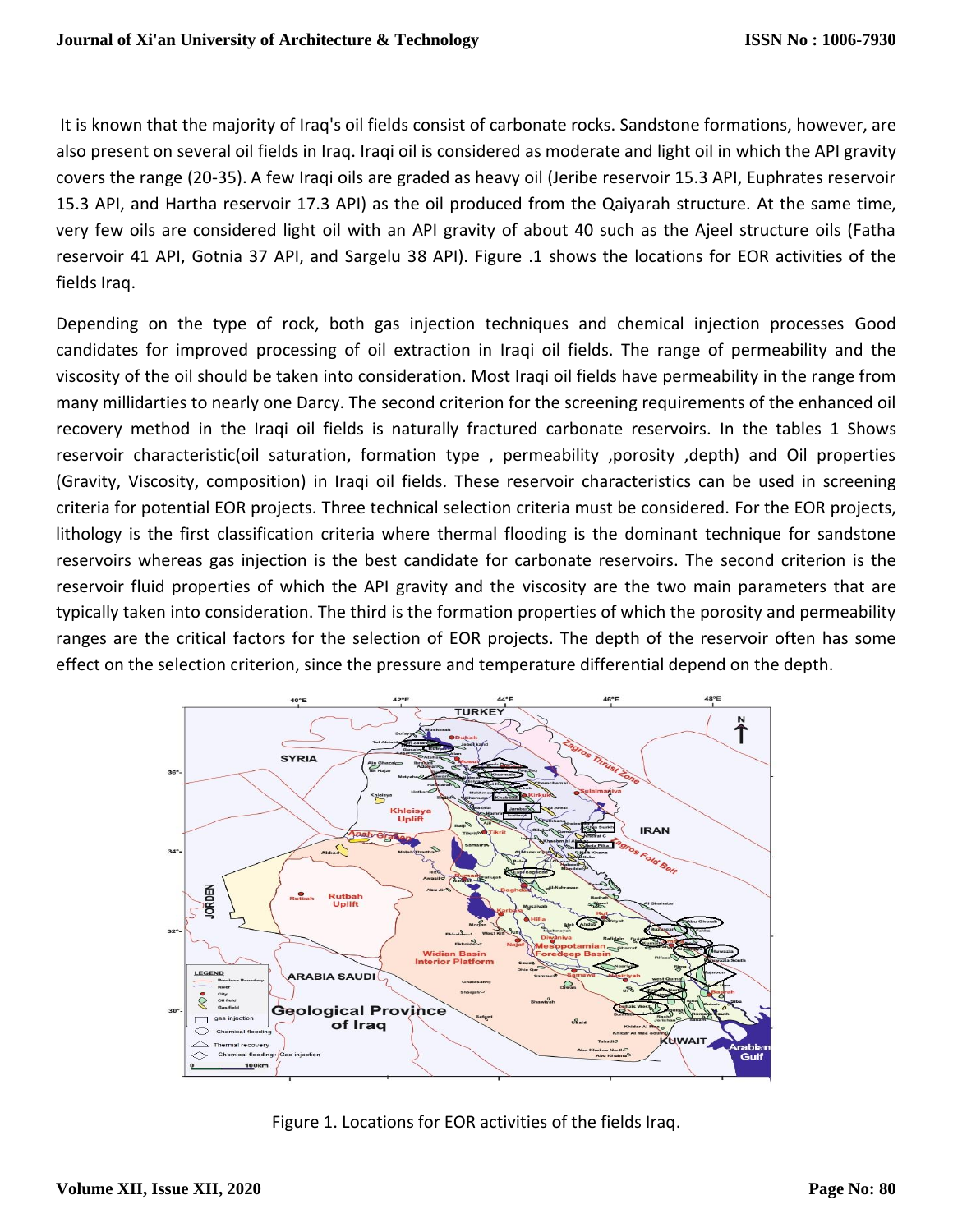# **4. Conclusions**

The major phases of production were primary or secondary recovery. In the meantime, exploration activities have not been able to explore new giant fields such as Majnoon and Rumaila Fields. Most fields are then maturing, and the oil reserve and production are rapidly depleting at the same time. The EOR method was the best way to increase oil output in this instance, with tremendous remaining oil in the primary and secondary development phases.

Chemical injection is a potential EOR method to be used in the Iraq oil field. One of major barriers in implementing the method is the chemical cost. Therefore, universities and investigation organizations have been collaborating with oil companies to produce local chemicals such as surfactant and polymer. Gas injection is another method that has shown to be useful in both laboratory tests and field studies. While screening studies have shown that CO2 injection is the most desirable gas injection method to be implemented in the future, there are readily available natural and anthropogenic sources of CO2 gas.

Microbial, seismic vibration and electrical EOR methods were often deemed possible in laboratory at least. These methods were not well developed, however, and therefore are still immature to be applied in the near future.

# **References**

1. Abrams A., 'The Influence of Fluid Viscosity, Interfacial Tension, and Flow Velocity on Residual Oil Saturation Left by Waterflood', SPE Journal, (1975), 437-447.

2. Alvarado, V. and Manrique, E:, 'Enhanced Oil Recovery: An Update Review', Energies, 3 (2010), 1529- 1575.

3. Jackson S.C. et al , 'Consideration for Field Implementation of Microbial Enhanced Oil Recovery', SPE 144483 paper presented at the Annual Technical Conference and Exhibition held in Denver, Colorado, USA, 30 Oct.-2 Nov, 2011.

4. Haroun M. et al , 'Smart Nano-EOR Process for Abu Dhabi Carbonate Reservoirs'. SPE 162386 paper prsented at the Abu Dhabi International Petroleum Exhibition and Conference held in Abu Dhabi, UAE, 11-14 Nov, 2012.

5. Manrique E. et al, 'EOR: Current Status and Opportunities' , SPE 130113 paper presented at the 2010 SPE Improved Oil Recovery held in Tulsa, Oklahoma, USA, 24-28 April,2010.

6. Marshal S.L.,'Fundamental Aspect of Microbial Enhanced Oil Recovery: A National Research Flagship: wealth from ocean', CSIRO, Australia, March, 2008.

7. Nielsen S.M. et al, 'Microbial Enhanced Oil Recovery: 3D Simulation with gravity effect', SPE-131048 paper presented at the SPE EURPOEC/EAGE Annual Conference and Exhibition held in Barcelona, Spain, 14-17, June, 2010.

8. Ogolo N.A., Olafuyi O.A. and Onyekonwu M.O., 'Enhanced Oil Recovery Using Nanoparticles, SPE 160847 paper presented at the SPE Saudi Arabia Section Technical Symposium and Exihibition held in Al-Khobar, Saudi Arabia, 8-11 April, 2012.

9. Onyekonwu M.O. and Ogolo N.A., 'Investigating the Use of Nanoparticles in Enhanced Oil Recovery' , SPE 140744 paper presented at the 34th Annual Technical Conference and Exhibition held in Tinapa,